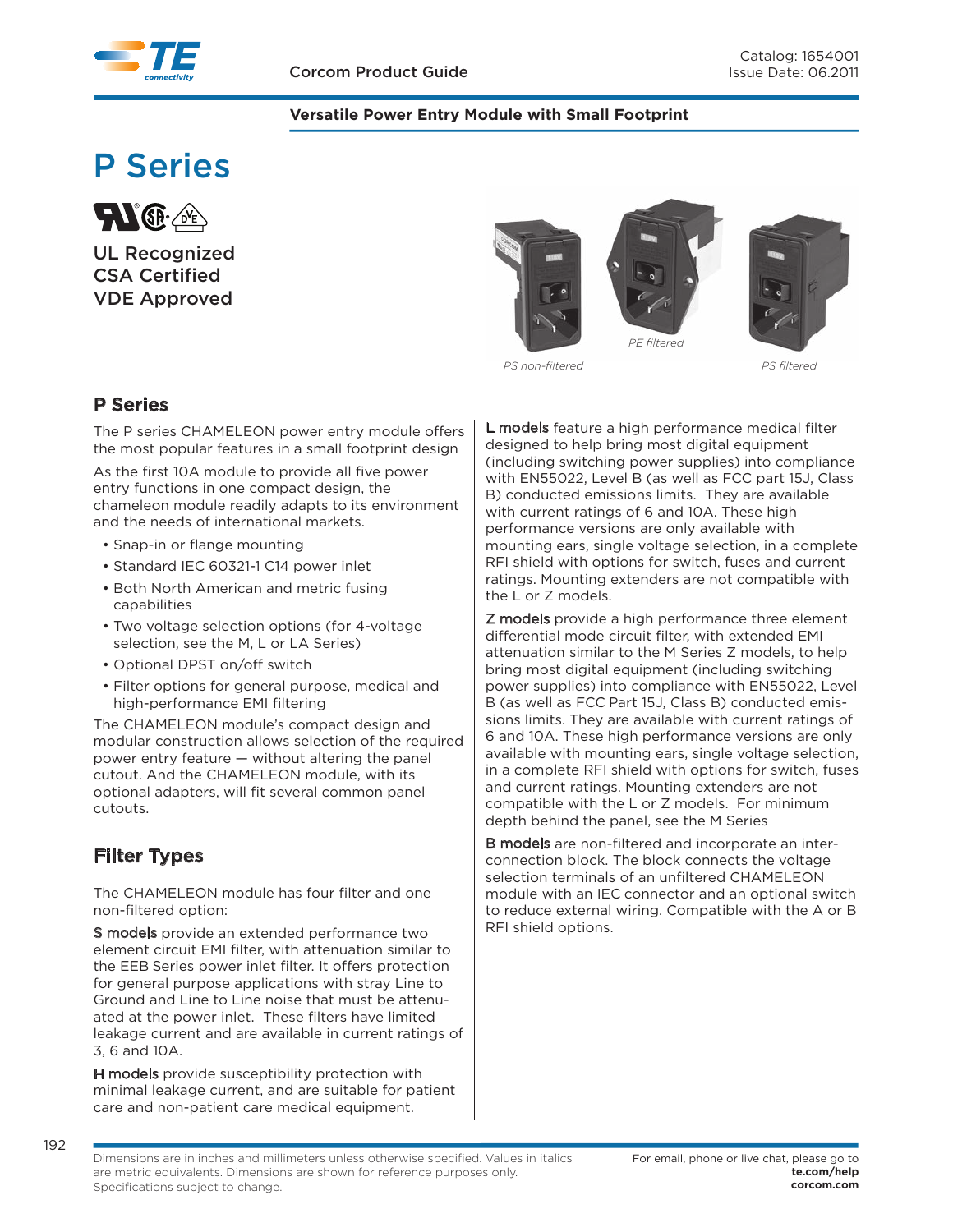

# **P Series**

## **Ordering Information**

Part numbers are constructed by selecting the alphanumeric character which represents the desired feature. **Note: For any option where shown as "0" use the digit ZERO (0) not the letter (O).**



The part number PS0SXSS6B would represent:

P Series (P) with a snap-in mount (S) with no extender (0) a switch (S) dual voltage select (X) single fusing (S) general purpose filter (S) for 6A (6) with a B shield (B)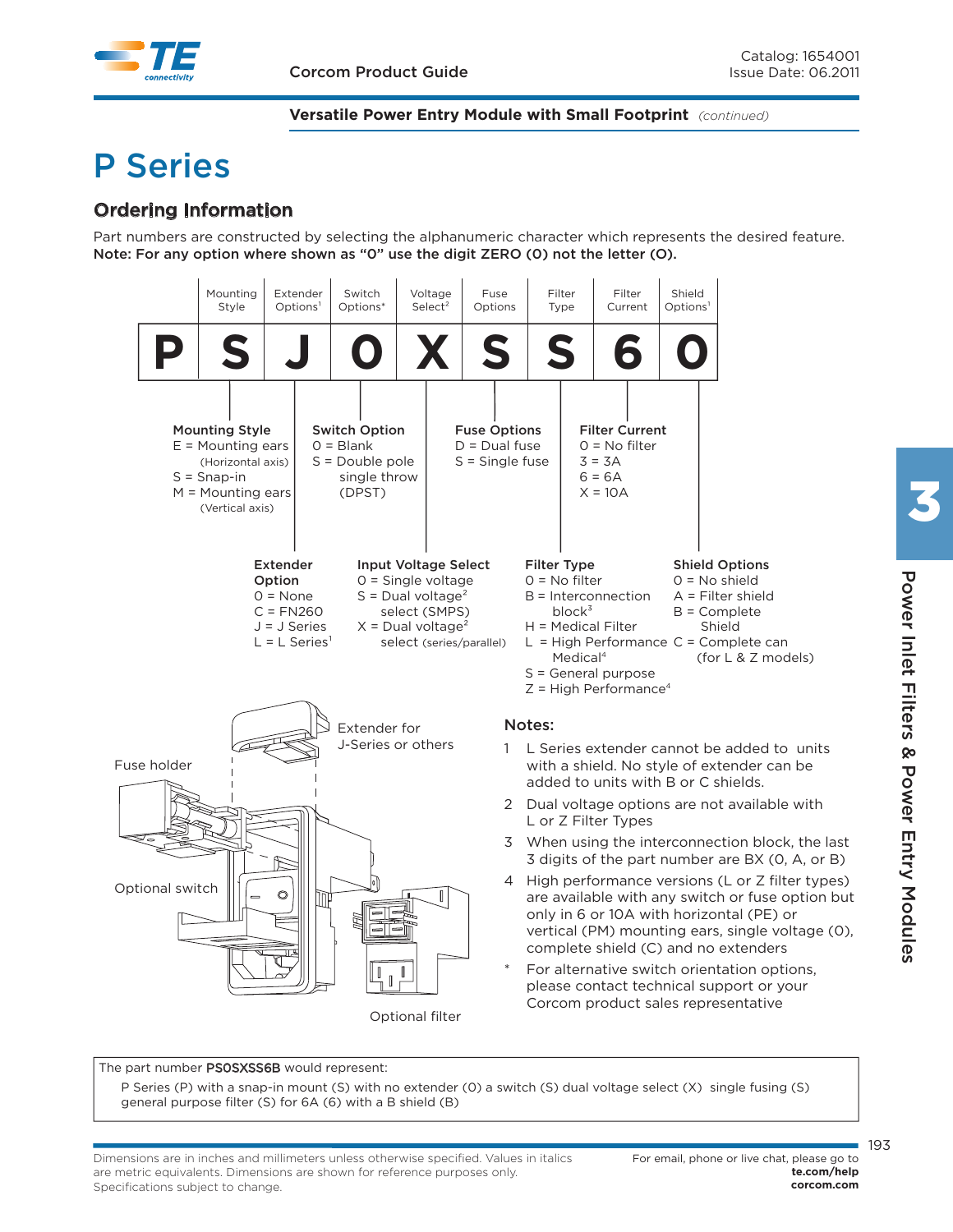

# **P Series**

## **Voltage Selection**

P series power entry modules include the voltage selector integral with the fuse holder. Three voltage selection options are each supported by one of three different fuse holders. The fifth digit of the part number specifies which of the three fuse holders is included to provide the desired voltage selection. The single voltage fuse holder (option "0") has no voltage indication markings. The dual voltage options select 115V or 230V by removing the fuse holder, flipping it over, and reinstalling it. Voltage selection is indicated through a window in the P Series door. The "SMPS" fuse holder (option "S") jumpers two independent P Series terminals to indicate 230V operation to a switching mode power supply. The "PRSR" parallel/serial fuse holder (option "X") connects the windings of the equipment's dual primary transformer (not included) to step down the voltage or double up the current. The markings on the voltage selection fuse holders also remind the user to install the appropriate fuse for the current at the selected voltage.

## **Input Voltage Selection Schemes**

## **S - "SPMS" Jumper Type**



## **X - "PRSR" Parallel / Serial Type for Dual Primary Transformer**



Note 2: Location of optional filter. Additional jumper wiring is required if a filter or interconnection block is not used

## **Shield Options**

The P series offers several RF shield options. The metal shield, optional on S, H and B filtered models, provides shielding from radiated emissions and provides an RF ground for the filter to the panel. This shield is available in two versions; a shield of the filter components (designated by an A as the final digit) and a complete shield (designated by B as the final digit).

The A shield covers the filter portion of the module and increases performance of the filter by protecting the components from RFI coupling. This shield allows the use of the C or J extender.

The B shield covers the entire power entry module with metal, protecting the filter from RFI coupling, and covering the mounting cut-out to block RFI entering or leaving the equipment. The B shield cannot be used with any extender.

A complete metal enclosure is integral to both the high performance L and Z models, and must be specified by a C in the part number's final digit. This option is only available with the L or Z models.



*"A" Shield*

*"B" Shield*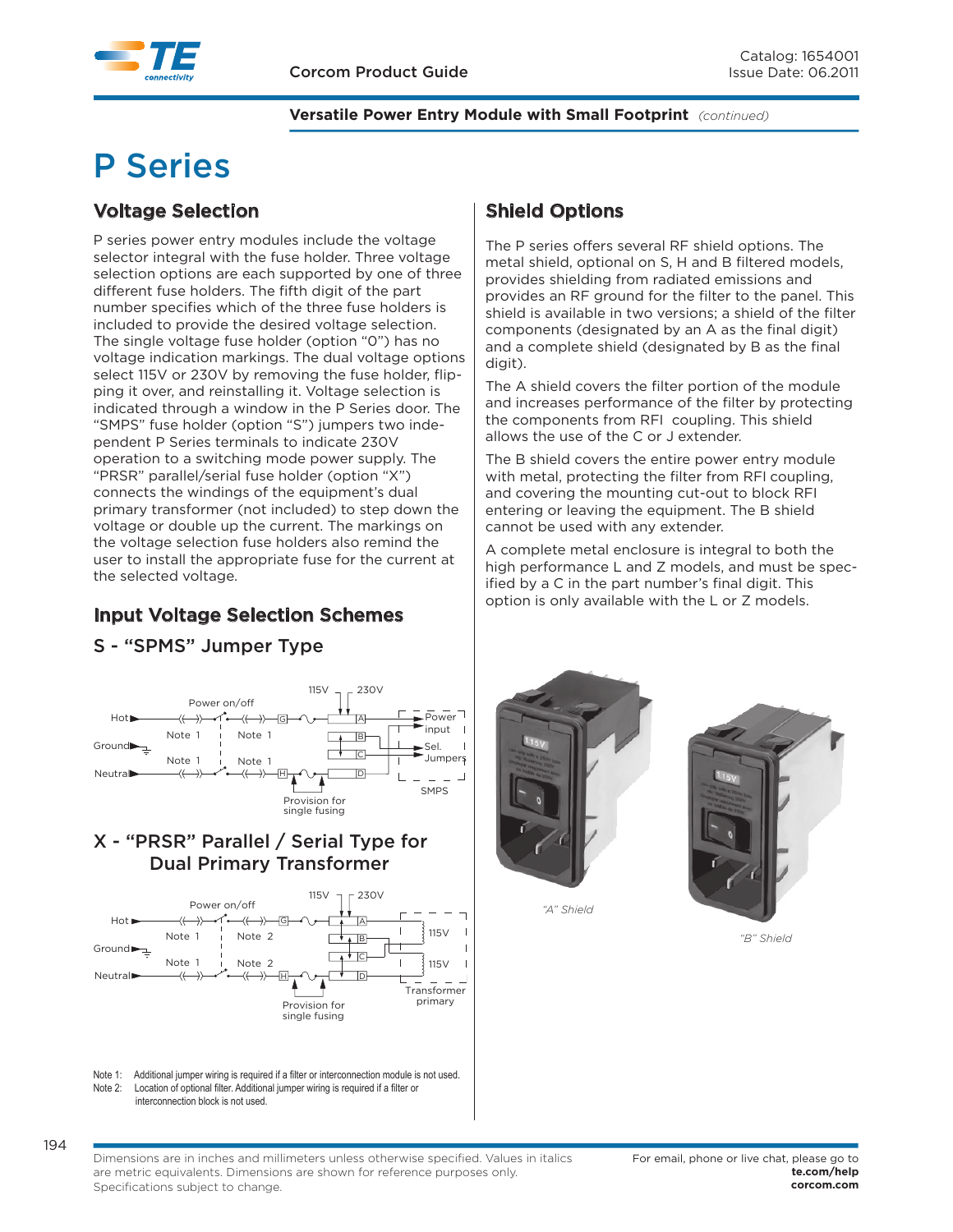

# **P Series**

## **Fuseholder**

Another feature of the P series power entry module is the versatile fusing arrangement. The fuse holder can hold two 1/4" x 1-1/4" (3AG) or 5 x 20mm (metric) fuses. Single fusing is supported with a conversion clip that shorts one of the two fuse positions, and is designated by an S in the sixth part number digit. A module designated for a single fuse may be reconfigured by the manufacturer or the user to accept two fuses by simply removing the shorting clip. For applications intended for dual fusing, specify a D in the sixth part number digit.



## **Interconnection Block**

Installation of the unfiltered versions of the P series requires wiring of the IEC socket terminals to the optional switch and the switch to the fuse holder. Labor can be eliminated by ordering the module with an interconnection block. This feature, designated by "BX" in the seventh and eighth digits, pre wires the module so that only connection to the equipment must be done during installation. The interconnection block includes a plastic case to prevent access to the internal connections.

#### The dimensions of this alternative are the same as the filtered versions.



## **Accessories**

GA400: NEMA 5-15P to IEC 60320-1 C-13 line cord



PA100: Power interconnect assembly For voltage select models. Designed for use with either filtered or non-filtered units, 6" wire leads



PA101: Plug only

PA102: Pins only for use with PA101

PA105: Same as PA100 but with two wires for units with no voltage selection

### PA400: J Extender

 Extends P Series height to fit J panel cutout PA410: L Extender

Extends P Series width to fit L panel cutout

#### PA420: C Extender

Optional switch

Fuse holder

Extends P Series height to fit C panel cutout



J Series Extender PA400

*C & L Extenders can not be used with B Shields. L Extender can not be used with shields*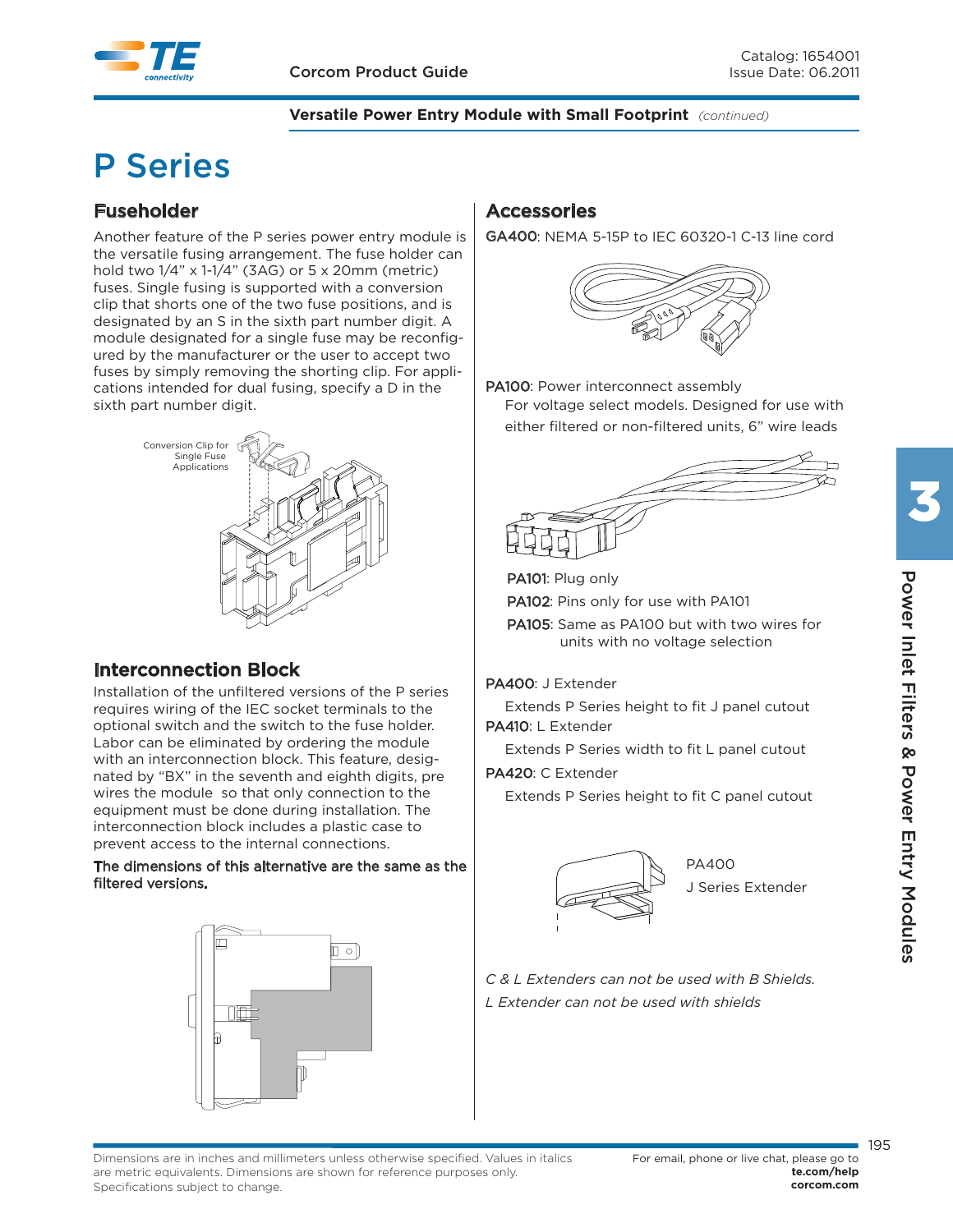

# **P Series**

| <b>Specifications</b>                                          |                                        |                                                                                                                                                    | <b>Electrical Schematics</b> |             |  |  |  |  |  |  |
|----------------------------------------------------------------|----------------------------------------|----------------------------------------------------------------------------------------------------------------------------------------------------|------------------------------|-------------|--|--|--|--|--|--|
| Maximum leakage current each Line to Ground:                   |                                        | <b>H</b> Model                                                                                                                                     |                              |             |  |  |  |  |  |  |
| @ 120 VAC 60 Hz:<br>@ 250 VAC 50 Hz:                           | H & L Models<br>$2 \mu A$<br>$5 \mu A$ | S & Z Models<br>$.25 \text{ mA}$<br>.50 mA                                                                                                         | <b>LINE</b>                  | <b>LOAD</b> |  |  |  |  |  |  |
| Hipot rating (one minute):<br>Line to Ground:<br>Line to Line: |                                        | 2250 VDC<br>1450 VDC                                                                                                                               |                              |             |  |  |  |  |  |  |
| Rated Voltage(max.):                                           |                                        | 250VAC                                                                                                                                             | <b>S Model</b>               |             |  |  |  |  |  |  |
| <b>Operating Voltages:</b><br>Selectable or Fixed              |                                        | 115/230 VAC                                                                                                                                        | <b>LINE</b>                  | <b>LOAD</b> |  |  |  |  |  |  |
| <b>Operating Frequency:</b>                                    |                                        | 50/60 Hz                                                                                                                                           |                              |             |  |  |  |  |  |  |
| <b>Rated Current:</b>                                          |                                        | Non-Filtered - 10A                                                                                                                                 |                              |             |  |  |  |  |  |  |
|                                                                |                                        | Filtered - 3, 6 or 10A                                                                                                                             | <b>L</b> Model               |             |  |  |  |  |  |  |
| Fuseholder:<br>Switch:                                         |                                        | Accepts one or two fuses<br>$.25 \times 1.25$ "(not included)<br>or 5 x 20mm (not included)<br><b>DPST</b><br>10,000 operations at 51A max. inrush | LINE                         | <b>LOAD</b> |  |  |  |  |  |  |
|                                                                |                                        |                                                                                                                                                    | <b>Z</b> Model<br>LINE       | <b>LOAD</b> |  |  |  |  |  |  |
|                                                                |                                        |                                                                                                                                                    |                              |             |  |  |  |  |  |  |
|                                                                |                                        |                                                                                                                                                    |                              |             |  |  |  |  |  |  |

## **Case Styles**



196

Dimensions are in inches and millimeters unless otherwise specified. Values in italics are metric equivalents. Dimensions are shown for reference purposes only. Specifications subject to change.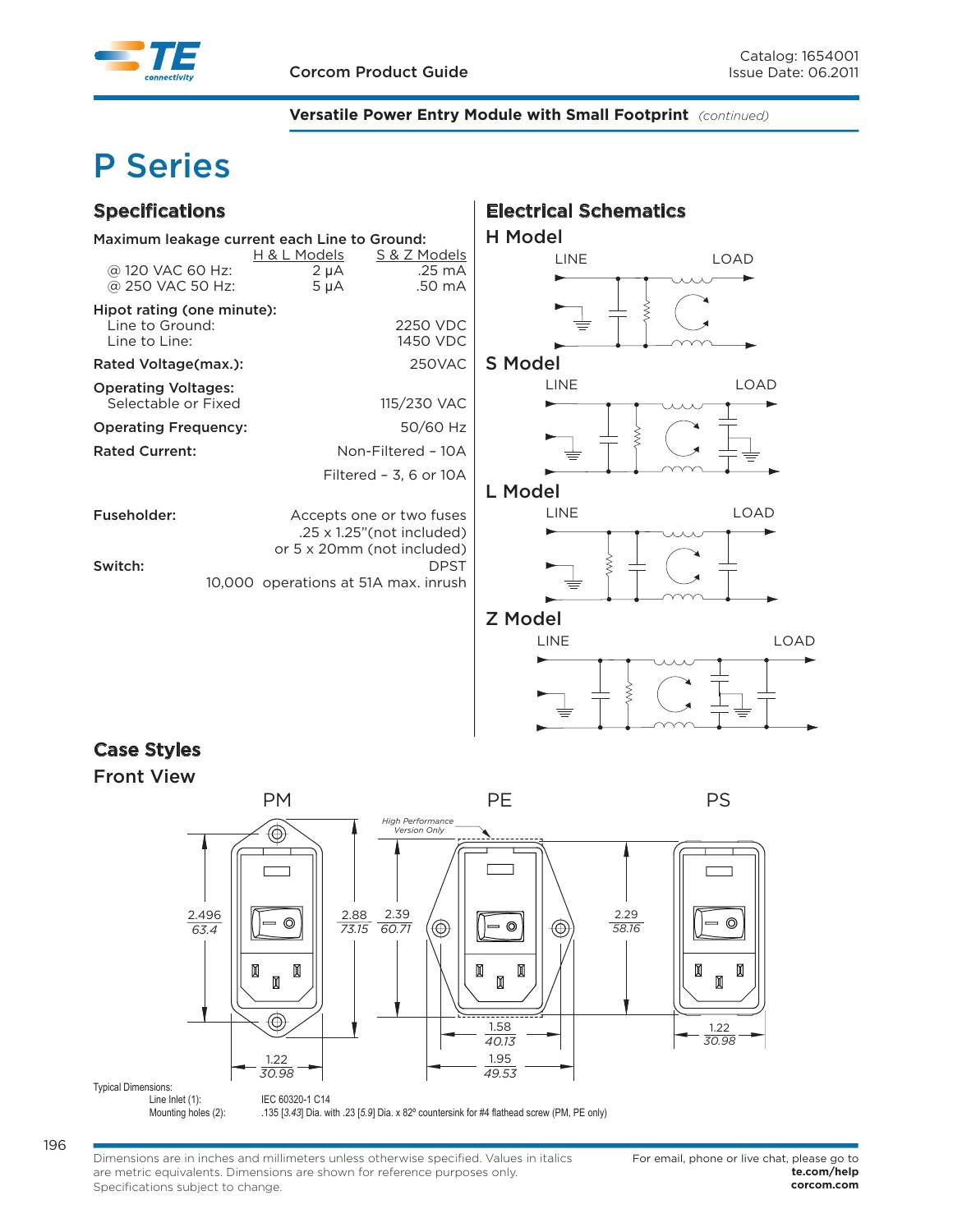# **P Series**

**Case Styles** *(continued)*

### **Extender Options**



### **Standard Models - Side and Rear View**



## **High Performance Models - Side and Rear View**



Terminals: . . .250 [6.4] with .07 [1.8] Dia. hole. Recommended for use with mating connectors - no solder<br>Ground Terminal (1): . . .250 [6.4] with .16 x .07 [4.1 x 1.8] slot. Recommended for use with mating connectors - n .250 [6.4] with .16 x .07 [4.1 x 1.8] slot. Recommended for use with mating connectors - no solder

Dimensions are in inches and millimeters unless otherwise specified. Values in italics are metric equivalents. Dimensions are shown for reference purposes only. Specifications subject to change.

**3**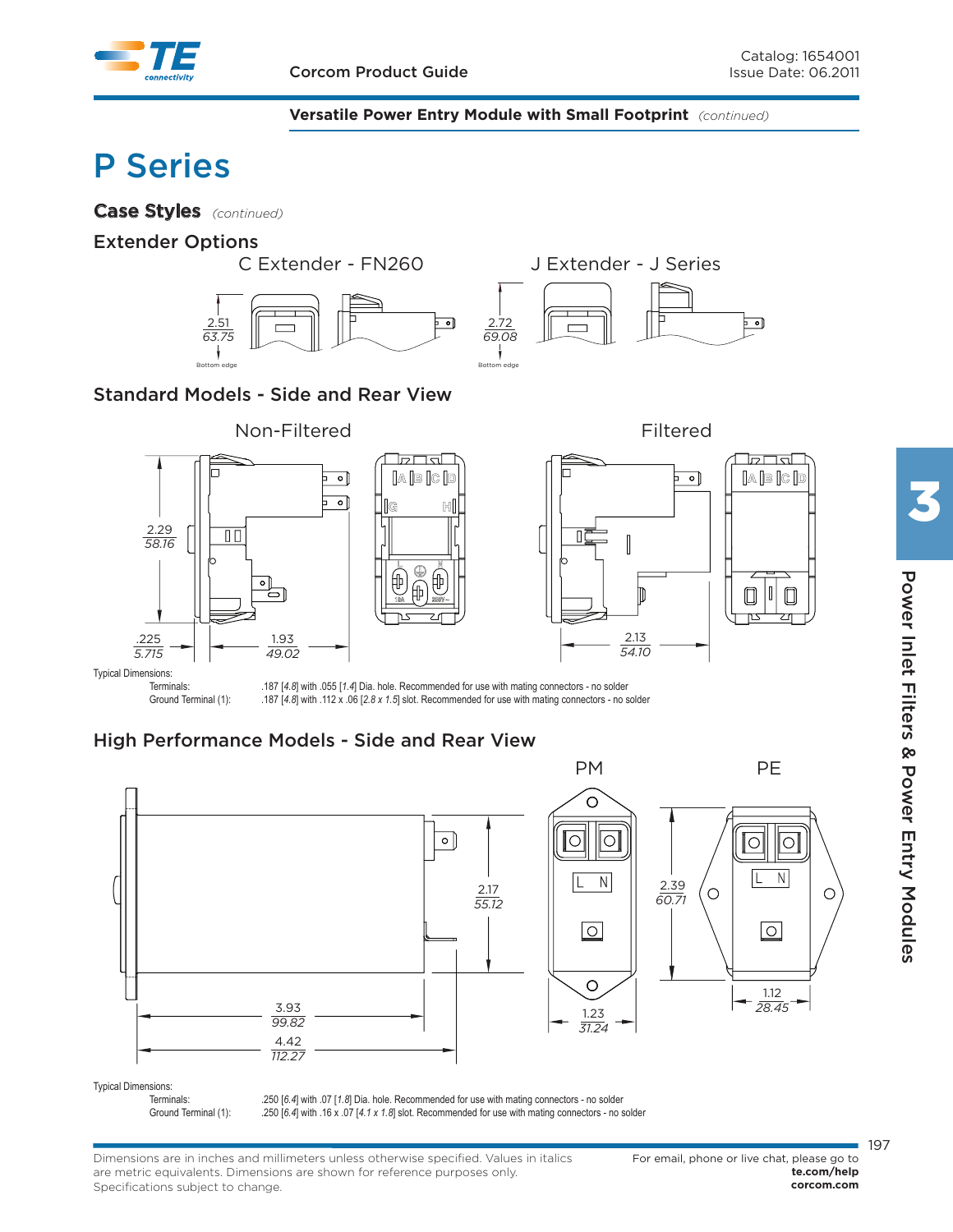

# **P Series**

**Case Styles** *(continued)*

**Shield Options**



*Note: Shields can only be used with filtered models. B shield may not be used with J or C extender*

### **Recommended Panel Cutout**



.135 *3.43* Mounting Hole Diameter

*Note: For snap-in applications, the "A" sides must have a .020 [.508] radius on the installation side. Dimensions are for front mount applications. Rear mount dimensions should be determined based on customer's application parameters. Snap-in models allow for front mounting only. Not recommended for use in plastic panels.*

| <b>Style</b> |              | Dimension "A"<br>$+008 - 000$ | Dimension "B"<br>$+008 - 000$ |                |                          |  |  |  |
|--------------|--------------|-------------------------------|-------------------------------|----------------|--------------------------|--|--|--|
|              | No Shield    | <b>Shielded</b>               | <b>High Performance</b>       | Standard       | <b>High Performance</b>  |  |  |  |
| <b>PM</b>    | 1.06 [26.92] | 1.12 [28.45]                  | 1.12 $[28.45]$                | 2.13 [54.10]   | 2.201 [55.91]            |  |  |  |
| PE           | 1.12 [28.45] | 1.12 [28.45]                  | 1.15 [29.21]                  | 2.201 [55.91]* | 2.201 [55.91]            |  |  |  |
| <b>PS</b>    | 1.06 [26.92] | 1.12 [28.45]                  |                               | 2.201 [55.91]* |                          |  |  |  |
| PSC          | 1.06 [26.92] | 1.12 $[28.45]$                | $\overline{\phantom{0}}$      | 2.52 [64.01]   | $\overline{\phantom{0}}$ |  |  |  |
| <b>PSJ</b>   | 1.06 [26.92] | 1.12 [28.45]                  |                               | 2.60 [66.04]   |                          |  |  |  |
| <b>PSL</b>   | 1.12 [28.45] |                               |                               | 2.201 [55.91]* |                          |  |  |  |

*\*For panel thickness of 0.031 - 0.079 [0.787 - 2.01] only. Use 2.213 [56.21] for panel thickness of 0.083 - 0.114 [2.0 - 2.90]*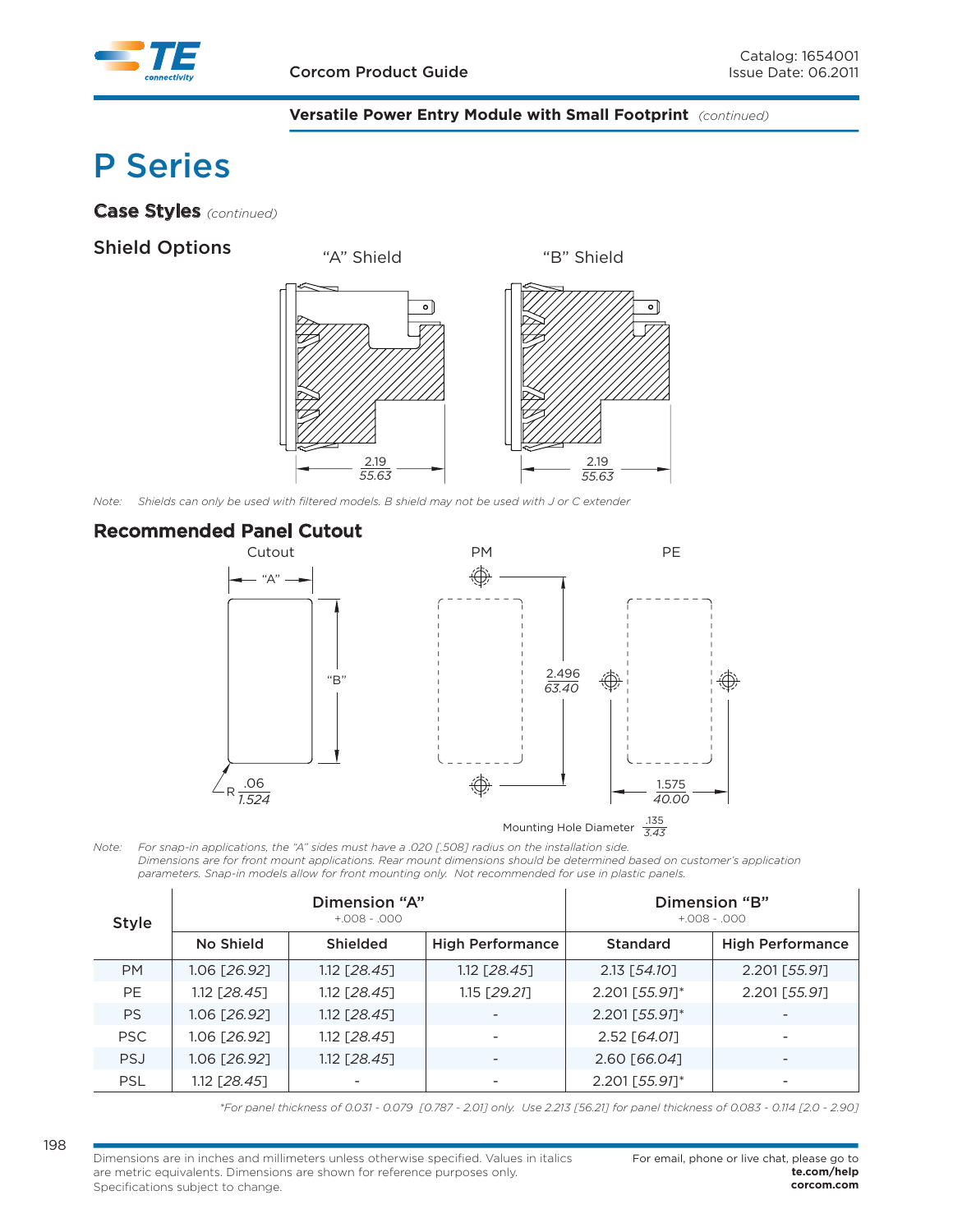

#### **Versatile Power Entry Module with Small Footprint** *(continued)*

## **P Series**

## **Performance Data**

### **Typical Insertion Loss**

Measured in closed 50 Ohm system

### **S Models**



## **H Models**



## **L Models**



## **Z Models**





Common Mode / Asymmetrical (L-G) Differential Mode / Symmetrical (L-L)







**Power liters & Power Enters Modules Power Inlet Filters & Power Entry Modules**



 $0 \overline{0.01}$  0.1 1 10 30

Frequency in MHz